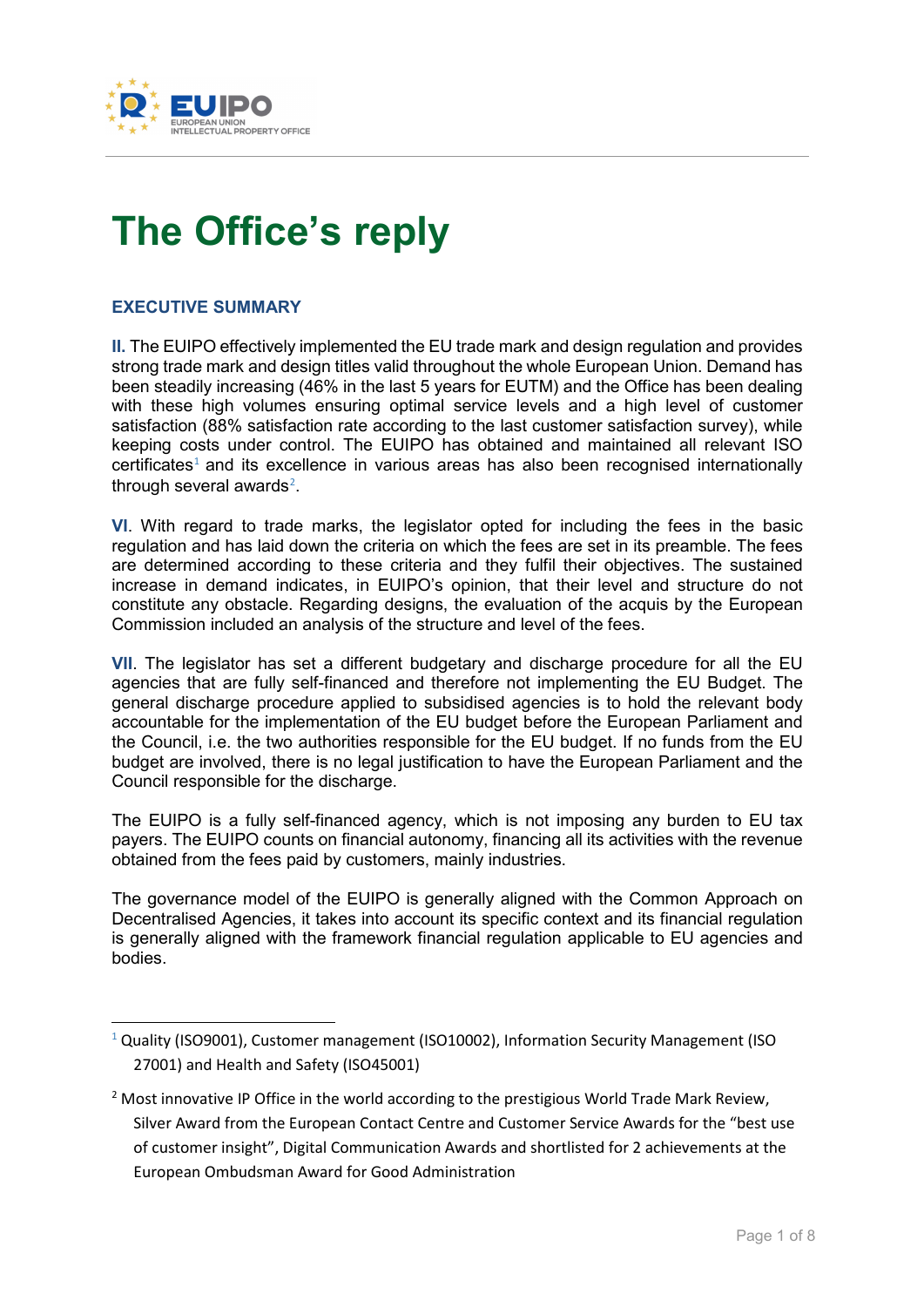In this context, the EUIPO does not consider that the discharge mechanism confirmed by the legislator during the last legislative reform entails weaknesses in terms of accountability while it is indeed addressed to the Office's specific context. Several articles of the revised EUTMR even strengthened the EUIPO's accountability framework (see in particular Articles 153(1) (a) to (c), 157(4) (c) and (e), 172 (9) and 176 (1)).

#### **OBSERVATIONS**

**19**. The EU financial regulation recognises that the discharge mechanism shall take into account the financing structure of agencies.

The EUIPO is a fully self-financed agency, which is not imposing any burden to EU tax payers. The EUIPO counts on financial autonomy, financing all its activities with the revenue obtained from the fees paid by customers, mainly industries.

In this context, EUIPO considers that the logic underlying the legislator´s decision of different models of discharge is manifest. Indeed, the objective of the general discharge procedure applied to subsidised agencies is to hold the relevant body accountable for the implementation of the EU budget before the European Parliament and the Council, i.e. the two authorities responsible for the EU budget. If no funds from the EU budget are involved, there is no legal justification to have the European Parliament responsible for the discharge.

The EUIPO's discharge procedure follows the provisions of the current financial framework and it takes into account the European Court of Auditor's reports.

According to the provisions of the EUIPO's founding regulation, discharge is granted by the Budget Committee which is composed by 1 representative of each Member State, 2 representatives of the Commission and 1 representative of the European Parliament. In addition, various stakeholders, including representatives of the users' associations, participate as observers in the governing bodies, ensuring more transparency.

The EUIPO has always received clean audit opinions from the European Court of Auditors and discharge has always been granted unanimously to the EUIPO´s Executive Director, including the positive votes of the European Commission and the European Parliament representatives in EUIPO's budget committee.

**21**. Controlling influence for any delegation represented in the EUIPO's governing bodies would be expressly against the voting structure for both the Office's Management Board (MB) and Budget Committee (BC) defined in Articles 156(5) and 171(3) EUTMR and which were adopted according to the ordinary legislative procedure (formerly known as "Codecision") in which the European Commission and the European Parliament were actively involved. Furthermore, the structure of the EUIPO governing bodies reflects the main principle in administering EU IPRs that is co-existence and complementarity of national and EU systems.

These provisions moreover comply with the levels of participation agreed upon by the Institutions themselves in the Common Approach on Decentralised Agencies.

Since the Legal Reform in March 2016, out of 304 decisions taken by the MB and BC during the referred MBBC meetings, the Commission voted against 2 decisions (0.66%), one of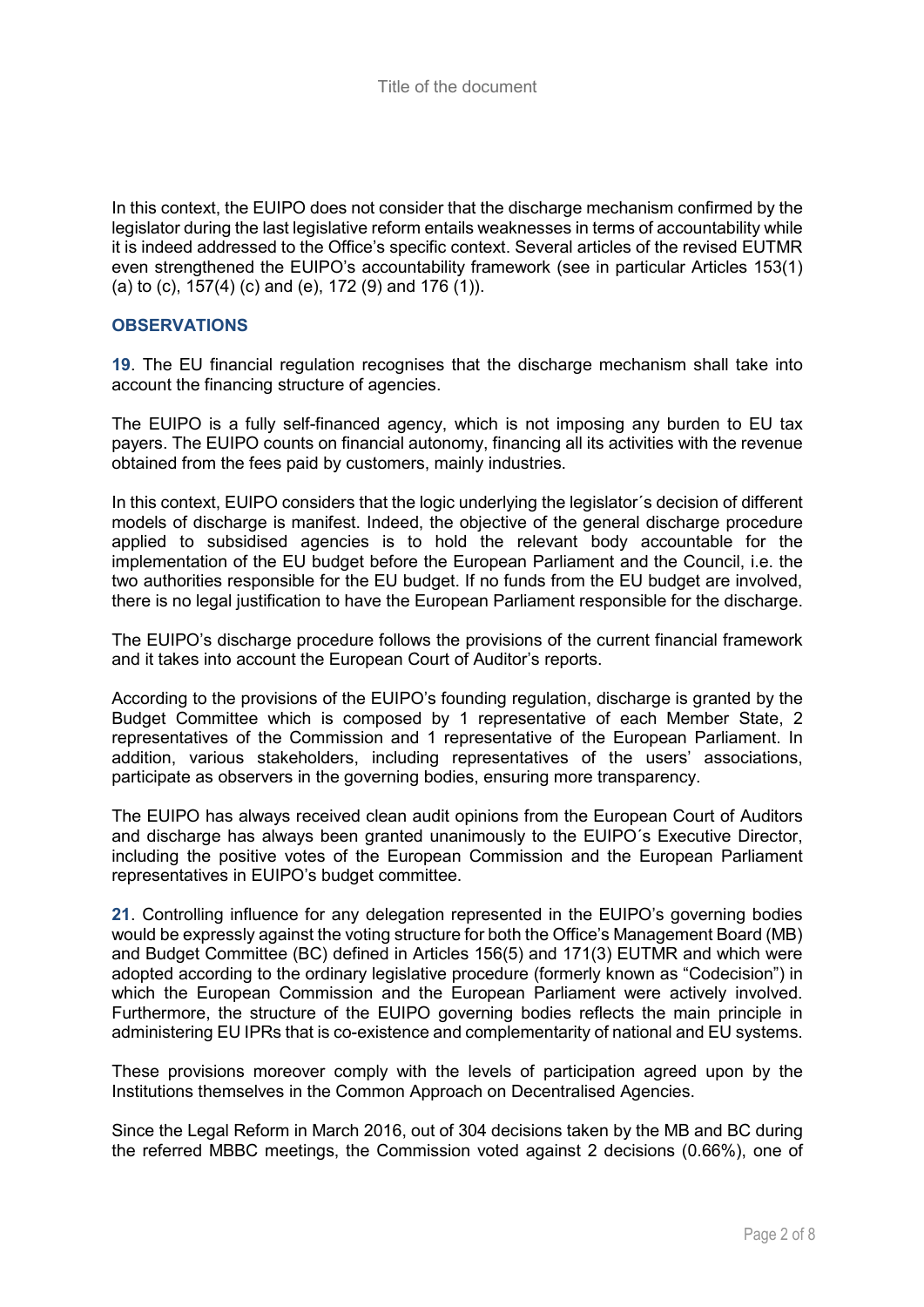which is the example given by the Court, and the European Parliament abstained on 3 of them (1%).

With respect to the example of the Financial Regulation, it is important to highlight that the text was subject to formal consultation with both the ECA and the Commission, in accordance with the provisions of the Office's founding regulation.

The ECA in its opinion 1/2019 noted that the proposed Financial Regulation was largely based on the Framework Financial Regulation. The Court also raised special considerations, amongst which the accountability framework (see paragraph 22).

**22.** The Court's concern about EUIPO's discharge procedure had been reported on prior occasions, including before the last legislative reform. The inter-institutional agreement concluded, however, that the budgetary and discharge procedure should be before the Office's Budget Committee that is composed of representatives of the European Commission, the European Parliament and the Member States, which is generally aligned with the Common Approach on Decentralised Agencies and the regulatory framework.

As far as EUIPO is concerned, it provides to the European Parliament its work programmes, annual reports, financial accounts and biannual reports on its financial situation.

**23.** The division of responsibilities between MB and BC is set out in the EUTMR as their respective roles are distinct and described in detail in the law.

Regarding other relationships that would interfere, members of the MB and BC are obliged to declare any real or perceived conflict on an annual basis.

**24.** The Office has no influence on the nominations of the members and alternates of its governing bodies. The nomination is set out according to the rules of procedures of the Management Board and Budget Committee which both state that "each Member State, the Commission and the European Parliament shall appoint the persons who will represent them as representative and alternate".

Therefore, Member States, Commission and Parliament are the ones in charge of selecting their representatives that are entrusted with the decision-making process and are able to cast their votes within the prerogatives clearly set by the EUTMR. On the aspect of discharge procedure, as it has already been explained above, the financial independence of the Office whose revenue comes principally from fees paid by the users of the system warrants a different discharge procedure than for agencies financed by the EU budget. In fact, coexistence of national and EU IP systems requires MS to be able to check that the Office remains within the limits of its mandate. Moreover, as further specified by the Recital 37 and Article 175 EUTMR, the auditing of accounts is undertaken by the Court of Auditors to ensure proper financial control of the Office.

#### **31**

**(b)** National fees structures fall within national financial sovereignty and there is therefore limited potential to converge.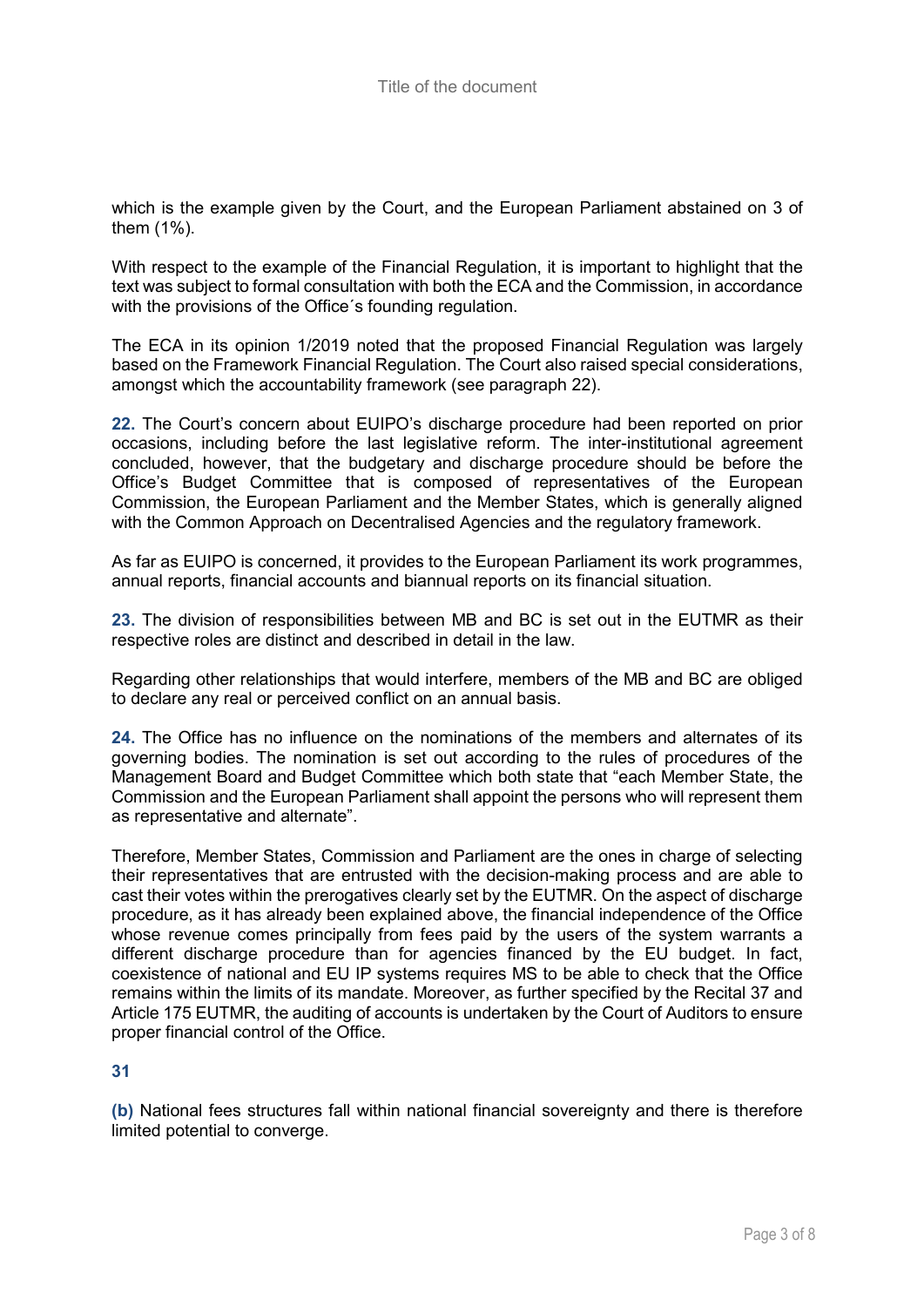**37.** The situation of the EUIPO is different than the one of the agencies referred to as the legislators decided that the fees should be set at the level of the Office's founding regulation given their essential importance for the functioning of the EU trade mark system and its complementary relationship as regards national trade mark systems.

With respect to the budgetary surplus by 2020, the balance carried forward (chapter 10.1 of the budget) amounts to EUR 165.5 million and corresponds to the financial reserves that can be made available in support of EU policies in the field of IP. The net accumulated surplus prior to the entry into force of the EUTM Regulation amounted to EUR 185.2 million and has been reducing since then to EUR 153.9 million according to the 2022 budget. Planned initiatives as well as new ones currently under discussion are expected to contribute to significantly decrease this surplus in the coming years.

For the surplus generated starting 2016, the EUTMR provides mechanisms to prevent the accumulation of significant new surplus, namely the offsetting and the possible transfer of a significant surplus to the EU budget.

As far as the surplus existing prior to the entry into force of the revised EUTMR is concerned, it is being mobilised since 2020, following the entry into force of the Office's new financial regulation, in support of Union Policies in the field of IP.

With respect to the efficiency of EUIPO's operations they are monitored and reported through various means such as activity-based budget and unit cost. The results actually show increasing efficiency, partly because EUTM filings grew by 46% in the last five years, a percentage significantly above the evolution of realised annual expenditure.

**39.** The EUTMR formally recognises that the fees should ensure coexistence and complementarity between the EU trade mark and the national trade mark systems, also taking into account the size of the market covered by the EU trade mark. In this context, the size of the protection offered by an EUTMR in comparison with national protection justifies a higher level of fees.

**41.** With regard to trade marks fees, the legislator opted for the inclusion of fees in the basic regulation and has laid down the criteria on which the fees are set in its preamble, thus responding to the need for transparency. EUIPO considers that the criteria are clear, and the fees are determined according to them.

On the principle of sufficient revenue for the budget to be balanced, the objective is achieved in that the revenue derived from fees has prevented the EUIPO from having to call on a balancing subsidy from the EU Budget.

With respect to the surplus, as previously mentioned, the question has been addressed by the legislator through the revised EUTMR. New mechanisms such as the offsetting and the possible transfer of a substantive surplus to the EU budget should in principle prevent the accumulation of significant surplus.

On the other hand, part of the surplus generated prior to the legal reform is mobilised in support of Union policies in the field of IP.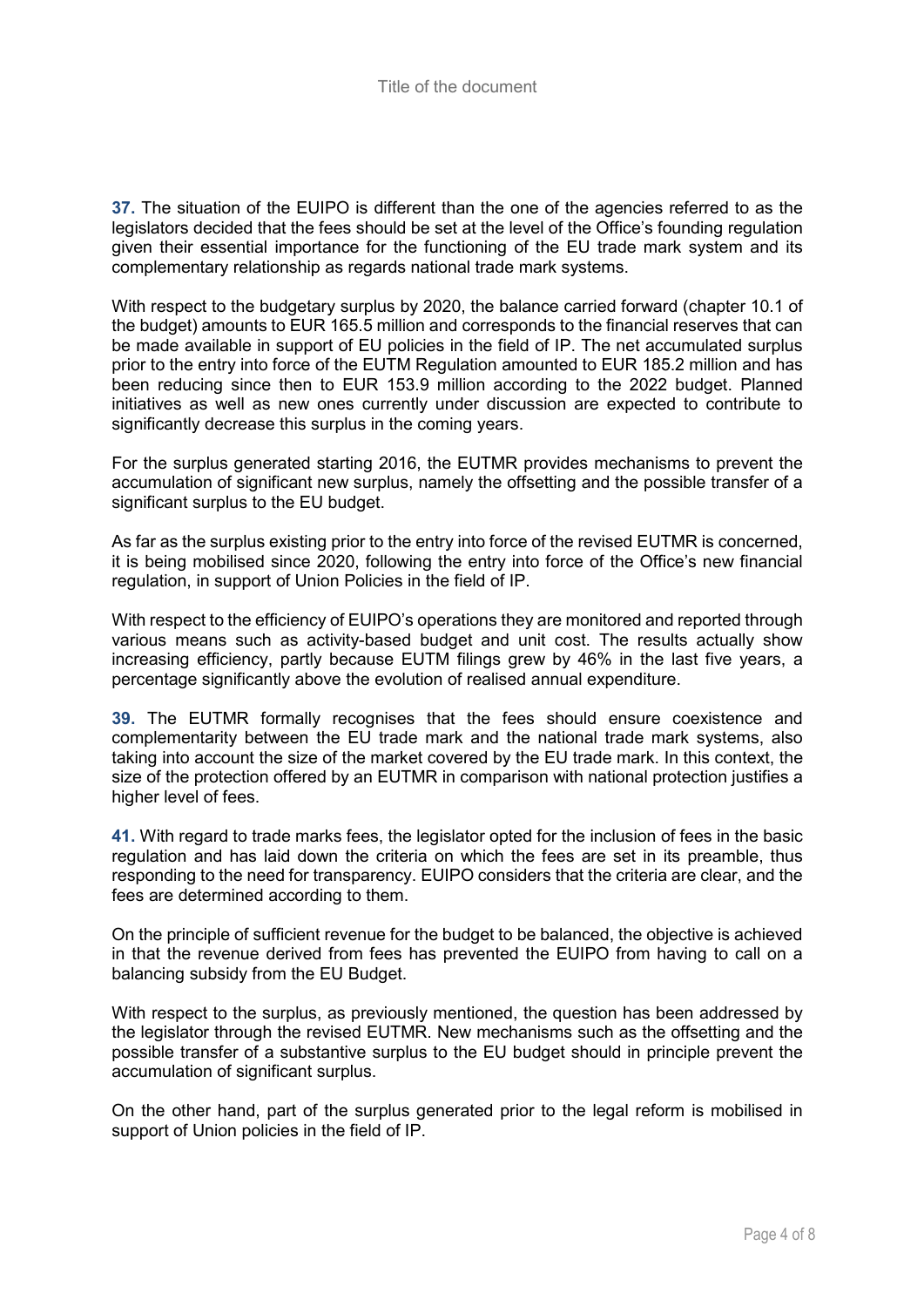**43** The offsetting mechanism was established by the legislator as a mechanism to offset part of the costs incurred by Member States for the role they play in ensuring the smooth functioning of the EU trade mark system. The overall amount corresponds to 5% of the yearly revenue of the EUIPO provided that it would not cause a budgetary deficit and is not linked to national application fees.

**44.** According to Article 172(5) EUTMR, second subparagraph, Member States, for the purpose of substantiating their costs, must submit to the Office by 31 March of each year statistical data demonstrating the figures to which the four indicators refer for the preceding year; such data will then be included in the proposal made to the Management Board. Member States' Central Points will be responsible for submitting the above-mentioned statistical data each year to the Office, as well as for verifying and certifying its validity. Member States' Central Points will also be responsible for identifying and nominating any other relevant national authorities whose costs are eligible under this scheme, as set out in Article 172(4) EUTMR.

This data has no influence on the overall offsetting amount which corresponds to 5% of the yearly revenue but is used to distribute the funds between Member States.

**45.** In EUIPO's opinion, it is clear from recital 36 of the preamble to the EUTMR that the offsetting mechanism was introduced by the legislator with the intention to cover part of the costs incurred by the MS authorities and not establish a system of full compensation based on exact criteria. Moreover, the authorities whose costs are meant to be offset (NIPOs, police, customs, judiciary) may or may not have their own budget, since most or, in some cases, all of these authorities are part of the central state administration and have no separate budget of their own.

Box 2

(1) The annual number of EU trade mark applications in each MS is one of the indicators used for the calculation, whereas the provision of information on the functioning of the EUTM system through helpdesks and information centres is one of the services that are offset. The two are not related. Moreover, the information referred to in Article 172 EUTMR does not overlap with any promotional or awareness raising activities financed through European Cooperation Projects to the extent that the latter refer to outreach activities beyond those offered through info centres. Besides, Article 152 EUTMR refers to cooperation in the form of sharing of information to support the activities of info centres (paragraph 1(e)) or to educational and training activities (paragraph 6) neither of which is covered by the offsetting mechanism of Article 172 EUTMR.

**50** The positive reception of these services by the customers will feed into the Creation of the Mediation Centre, as described in the BoA Action Plan 2021-2026 (Focus Area 4), which will expand the ADR services offered to reach all inter partes proceedings in all the instances of the Office.

**51.** Articles 119 and 120 EUTMR lay down mechanisms aimed at containing those differences: lawyers are entitled to represent across the EU, with minor exceptions, professional representatives are accepted in the vast majority of MS, whereas in MS where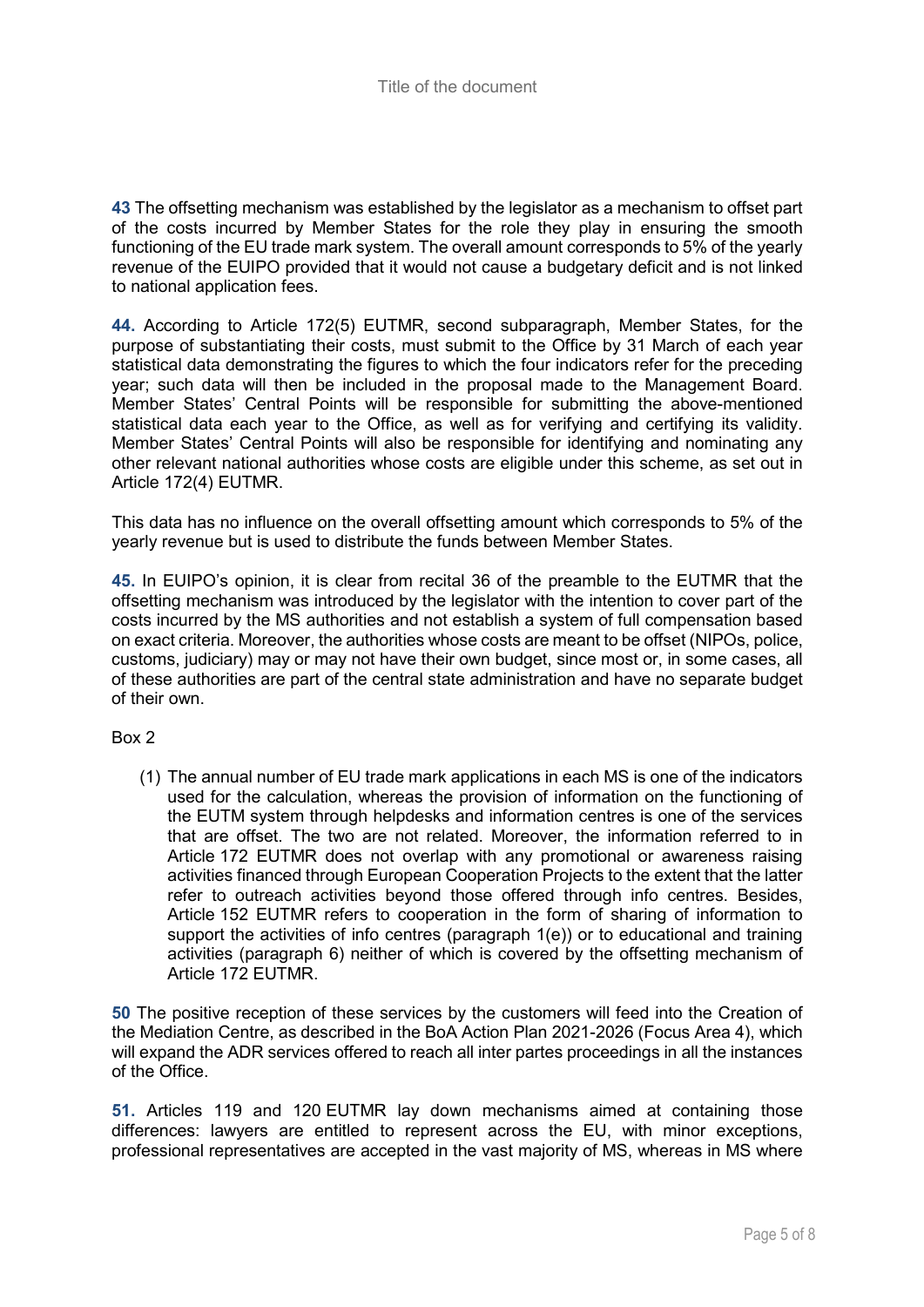representation is open to non-qualified persons, a uniform rule of 5 years of practice has been introduced to reduce disparities.

**52** The Office has taken rapid action to correct the errors identified by the Court and to confirm that the number of potential errors was not significant.

Since the establishment of the Office, the EUIPO received a total of 2 397 000 EUTM applications, of which over 2 000 000 have been successfully registered as trade marks.

The Office has performed a comprehensive quality check of the Register and has established an error rate of only 0.018%.

Concerning the 5 cases presenting omissions, those are related to legacy entries, as clearly displayed in the tool<sup>[3](#page-5-0)</sup>.

For the RCD Register, concerning the completeness for the second language, a bug in the system, associated with designs with legal status 'surrendered', has been identified and solved[4](#page-5-1).

**53.** Taking into account the appeal rate to the General Court (between 8 and 12 % historically), it can be noted that the efficiency of the system is already high. The quality and the consistency are a high priority for the Boards of Appeal in their Action Plan 2021/2026. Several initiatives, in particular the creation of the Consistency Circles within the Boards, whose primary tasks will be to perform research and analyse case-law, both at BoA and GC/CJEU levels, aim to allow a greater harmonisation, while fully respecting the independence of the Boards, and work on further improving consistency of the decisionmaking.

**55.** The main cooperation between NIPOs and the EUIPO is performed via the ECPs under the framework of annual Cooperation Agreements. Since 2020, simplified cost option of financing (lumpsums) have been introduced for all types of ECP activities except project implementations. As 2020 was considered a pilot, this method will be revised.

**57.** In the absence of guidance in the financial regulation, the EUIPO implemented a lumpsum model from 2020 based on the information available.

(a) The verified historical data of individual beneficiaries only covered the previous year in order to represent and reflect the most updated financial information from the beneficiaries.

(b) The promotional activities, as pilot, are subjected to lumpsums. The grouping and classification of the promotional activities to calculate the lumpsums was based on the following criteria:

-

<span id="page-5-0"></span> $3$  Upon the release of the system, by ED Decision No EX-21-4, the customers were informed about the limited availability of data for legacy entries.

<span id="page-5-1"></span> $4$  The Office registers over 100 000 designs per year, and on average 120 are surrendered, i.e. 0.01%. The second language is available via eSearch Plus for all IP rights.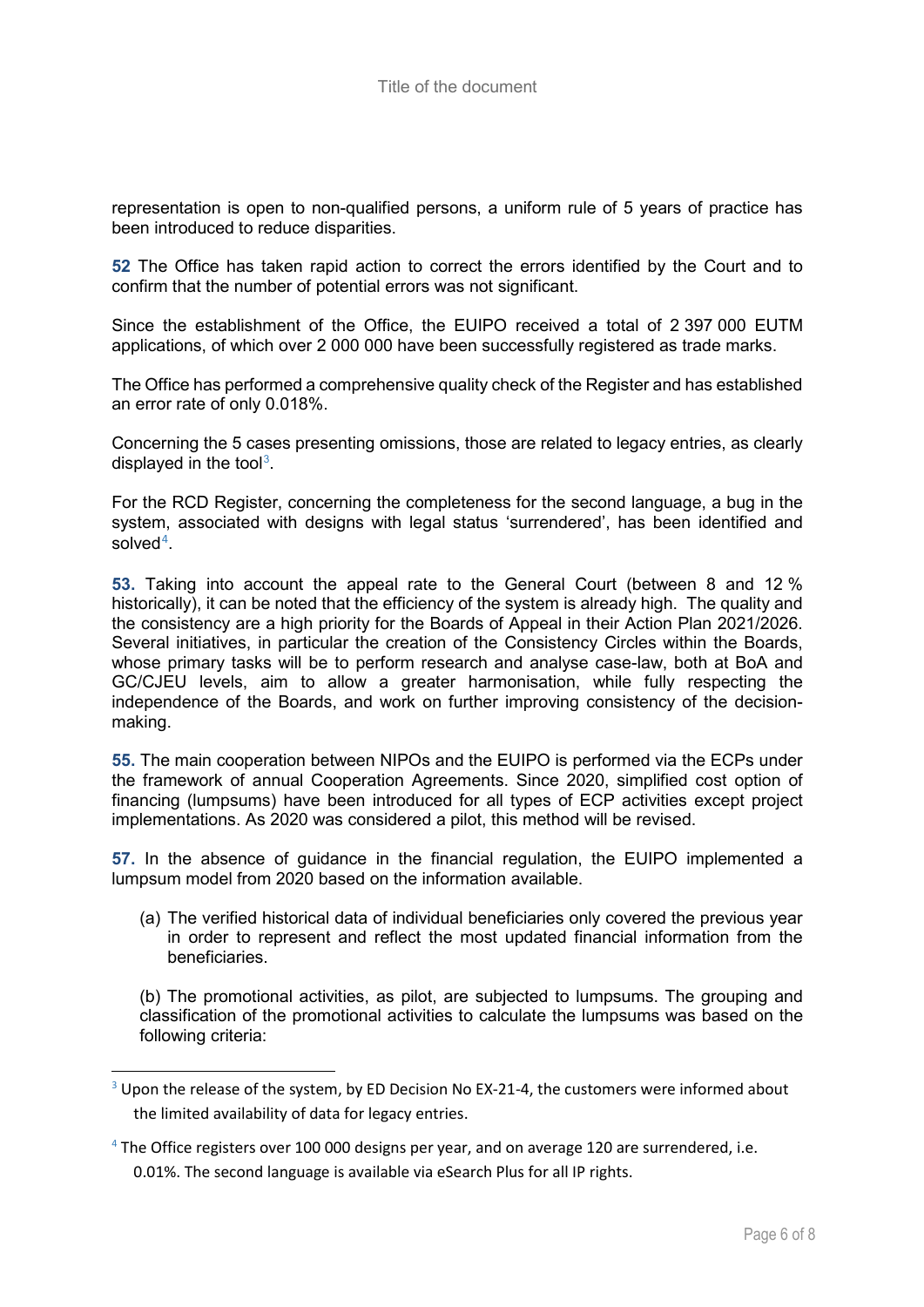- Provision of information/advice
- Dissemination events
- Observatory activities

When establishing lumpsums and grouping activities together based on any criteria, certain standardisation is a logical outcome of the process, where similar lump sums are awarded to dissimilar activities.

(c) In calculating the average daily rate, the NIPOs included the salaries of all internal staff profiles participating in the 2019 ECP projects in order to establish one average rate per NIPO, these average rates were used to calculate the lumpsum based on the estimated effort required in man-days based derived from the historical data.

The Office will revise the methodology for calculating lump sums taking into consideration the observations of the Court of auditors.

**58.** The cooperation agreement clearly states under Article 28 that the calculation of the total allowance shall rely on different service values (SV). In 2007 when the TM view database was discussed by the ABBC (now MBBC) before its launch, the methodology and the amounts were discussed and approved by all the representatives. It was clearly stated during these meetings on 6 November 2007 (CA/08/S36/C2/EN under item "Euroregister Project") and in the Cooperation Agreements Article 28.9 , that the running costs will have no link to the real costs required for the maintenance of the database at the individual offices ("…..the running costs, shall not take into account the resources needed for the construction, deployment and support of the applications."). In other words, contribution is not linked to costs but to the quality of the service (performance of the service values).

The control and evaluation of the three indexes SP3, SP4 and SP5 is the responsibility of the EUIPO in collaboration with the IPOs and internally at the EUIPO the different index values are monitored on a daily basis and a detailed report of the performance of the IPOS is sent out to each IPO every three months for control and approval.

**59** As previously indicated, contribution is not linked to costs. The calculation of the average running cost and the amount paid to National IPOs is only dependent on the performance of the service values defined.

## **CONCLUSIONS AND RECOMMENDATIONS**

#### **Recommendation 1 – Complete and update the EU IPR regulatory frameworks**

**97**. With regard to trade marks fees, the legislator opted for the inclusion of fees in the basic regulation and has laid down the criteria on which they are set in its preamble. EUIPO considers that the fee level allows to fulfil the objectives set for them by the legislator and the sustained growth in demand for EUTMR demonstrates that there is no issue perceived by stakeholders on the fees' levels.

The EUIPO's governance and accountability framework was confirmed and reinforced by the legislator through the last legislative reform which took place five years ago. It is generally aligned with the Common Approach on Decentralised agencies and with the provisions of the EU Financial Regulation which warrant that the financing structure of agencies has an impact on their discharge mechanisms. The EUIPO is a fully self-financed agency, which is